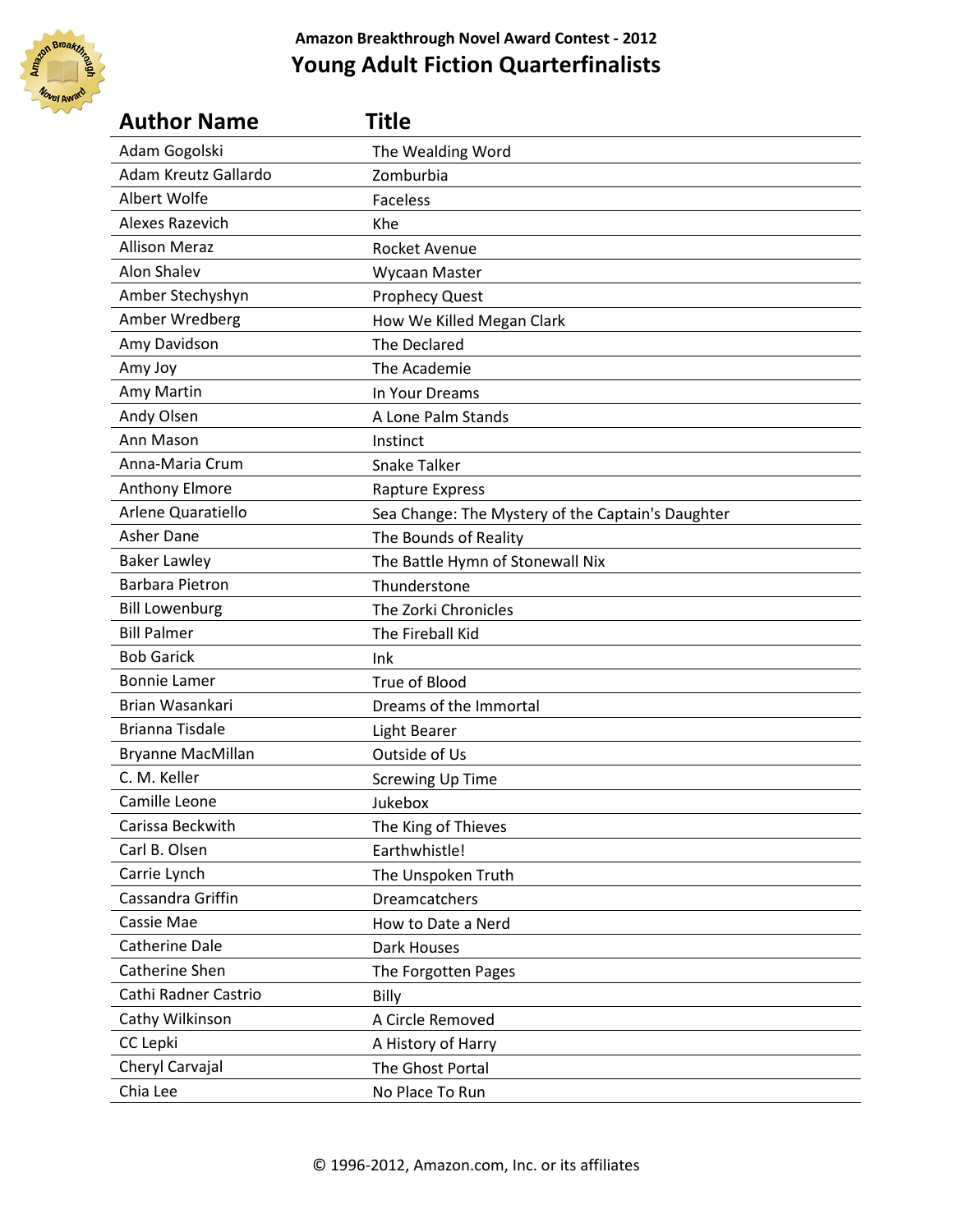

| <b>Author Name</b>               | Title                                   |
|----------------------------------|-----------------------------------------|
| Christina LaRose                 | The Quintessential You                  |
| <b>Christine Fries</b>           | Empathy                                 |
| Christine Kohler                 | <b>Gridiron Girls</b>                   |
| Christopher Figueroa             | <b>Straight Curves</b>                  |
| Christopher Henderson            | Fenicus Flint & the Dragons of Berathor |
| Christy G. Thomas                | Sidhe's Call                            |
| Cindy Hogan                      | Protected                               |
| Claire Canterbury                | Paper Desert                            |
| Claire Hudson                    | The Root                                |
| Colman O Criodain                | The Burgundy Quest                      |
| Coreena McBurnie                 | The Prophesy of Ilverzah                |
| Courtney Furman                  | Dragon's Eye                            |
| Cynthia Reyna                    | Before the Fall                         |
| D. August Baertlein              | Synapse                                 |
| D. E. Powell                     | The Tear Jar                            |
| D.F. Marsh                       | Indigo Empyrean                         |
| D.R. Graham                      | Interned                                |
| Daniel Ambrose                   | Lily's Cards                            |
| Daniela Rothen                   | The White Lie                           |
| Danielle Bannister               | Pulled                                  |
| Debra Miller                     | Second Fiddle                           |
| Denis Lipman                     | <b>Striking Terror</b>                  |
| Dennis Zaca                      | Mindtrip                                |
| Diana Gallagher                  | What Happens in Water                   |
| <b>DP Huston</b>                 | Self-Pity                               |
| E. M. Verhalen                   | Seventeen Going On Dead                 |
| <b>Edward Varga</b>              | Vanity                                  |
| Elizabeth Barone                 | Sade on the Wall                        |
| <b>Ellen Goodlett</b>            | Stray                                   |
| <b>Emily Papale Wilson</b>       | Principessa                             |
| <b>Erin Cates</b>                | Oprah, Please Adopt Me                  |
| Erin Millar                      | Call to Action                          |
| Ethel Opuni-Akuamoa              | Faith Academy                           |
| FJ Reid                          | The Midwinter Child                     |
| <b>Frances Mattingly-Perkett</b> | The Pegasus Stone                       |
| Francesca Miller                 | The Boston Embalming College            |
| Gary Clark                       | Dance of the Bull Rider                 |
| Gary Denton                      | The Pit                                 |
| Gavin Hignight                   | The Freak Table                         |
| Gemma Smyth                      | Changeling: A Faerie Tale               |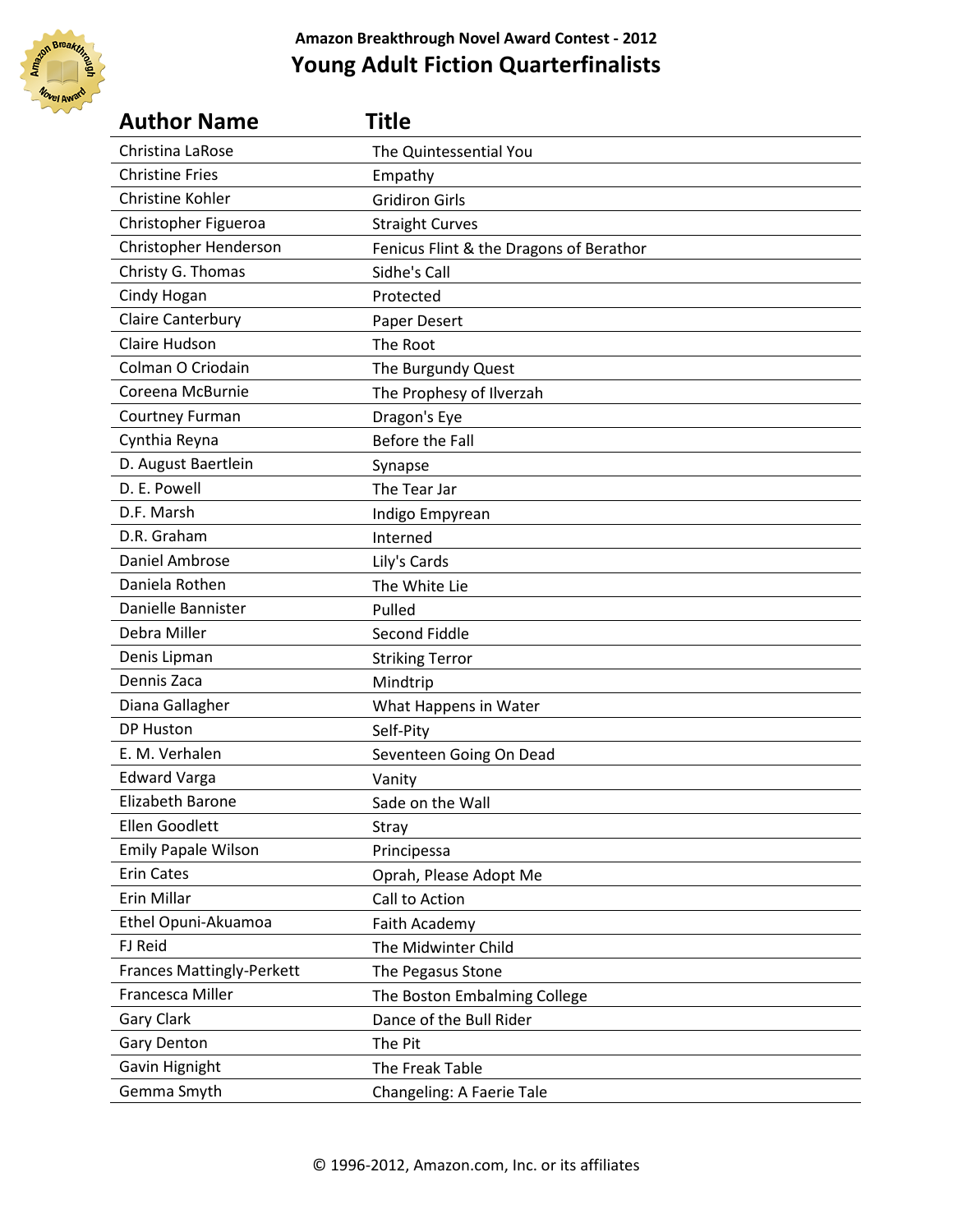

| <b>Author Name</b>        | Title                                                     |
|---------------------------|-----------------------------------------------------------|
| Gemma Tarlach             | Plaguewalker                                              |
| Gordon LePage             | My Dancing Day                                            |
| Gordon Rottman            | Tears of the River                                        |
| Harmony Button            | The Sneeze Thief                                          |
| Hart Johnson              | Legacy                                                    |
| Heather Payer-Smith       | The Nameless World                                        |
| <b>Heather Rawdon</b>     | <b>Becoming Human</b>                                     |
| <b>Heidi Radford Legg</b> | My Evangeline                                             |
| <b>HK Savage</b>          | Whispers                                                  |
| J.A. Reynolds             | Peaceful Genocide                                         |
| J.J. Telly                | Panjandrum                                                |
| Jacqueline Bridges        | Life, Liberty, and the Pursuit of Z                       |
| Jaima Fixsen              | Dyad                                                      |
| James Calbraith           | The Shadow of Black Wings                                 |
| Jane Daly                 | How Sam Blue Solved the Paranormal Mysteries of the World |
| Janet Ruth                | <b>Brenin's Crown</b>                                     |
| Jason Andrew              | The Highway West                                          |
| Jeanette Rothapfel        | Jed or Djed? An Egyptian Mystery                          |
| Jeania Kimbrough          | Luz                                                       |
| Jeff Naylor               | Fighting the Last Way                                     |
| Jenifer Stockdale         | This was my House First                                   |
| Jennifer Klevegren        | Running with Wolves                                       |
| Jessie Atkin              | We Are Savages                                            |
| Jo Davidsmeyer            | All Expenses Paid                                         |
| Jocelyn Rish              | The Drama Queen Who Cried Wolf                            |
| Jody Kihara               | The Frankincense Trail                                    |
| Johanna Parkhurst         | Here's to You, Zeb Pike                                   |
| <b>Jon Shute</b>          | The Ali'i Warrior                                         |
| Jordan Morris             | Round and Round                                           |
| Judith Serventi           | Caty                                                      |
| Judy Dearborn Nill        | Simple Twists of Faith                                    |
| <b>Judy Klass</b>         | Au Pair Girl                                              |
| Julia Wagner              | The Heart of the Castle                                   |
| Julie Decker              | <b>Finding Mulligan</b>                                   |
| Julie L. Casey            | How I Became a Teenage Survivalist                        |
| Juliet Lorin              | Cordyceps                                                 |
| K. del Hierro             | Day of the 15th Party ~ Día de los Quince Años            |
| K. M. Parr                | Alex in Wunderstrande: The Clairvoyance Clock             |
| K.V. Briar                | Smolder                                                   |
| Karen Mandell             | Captured                                                  |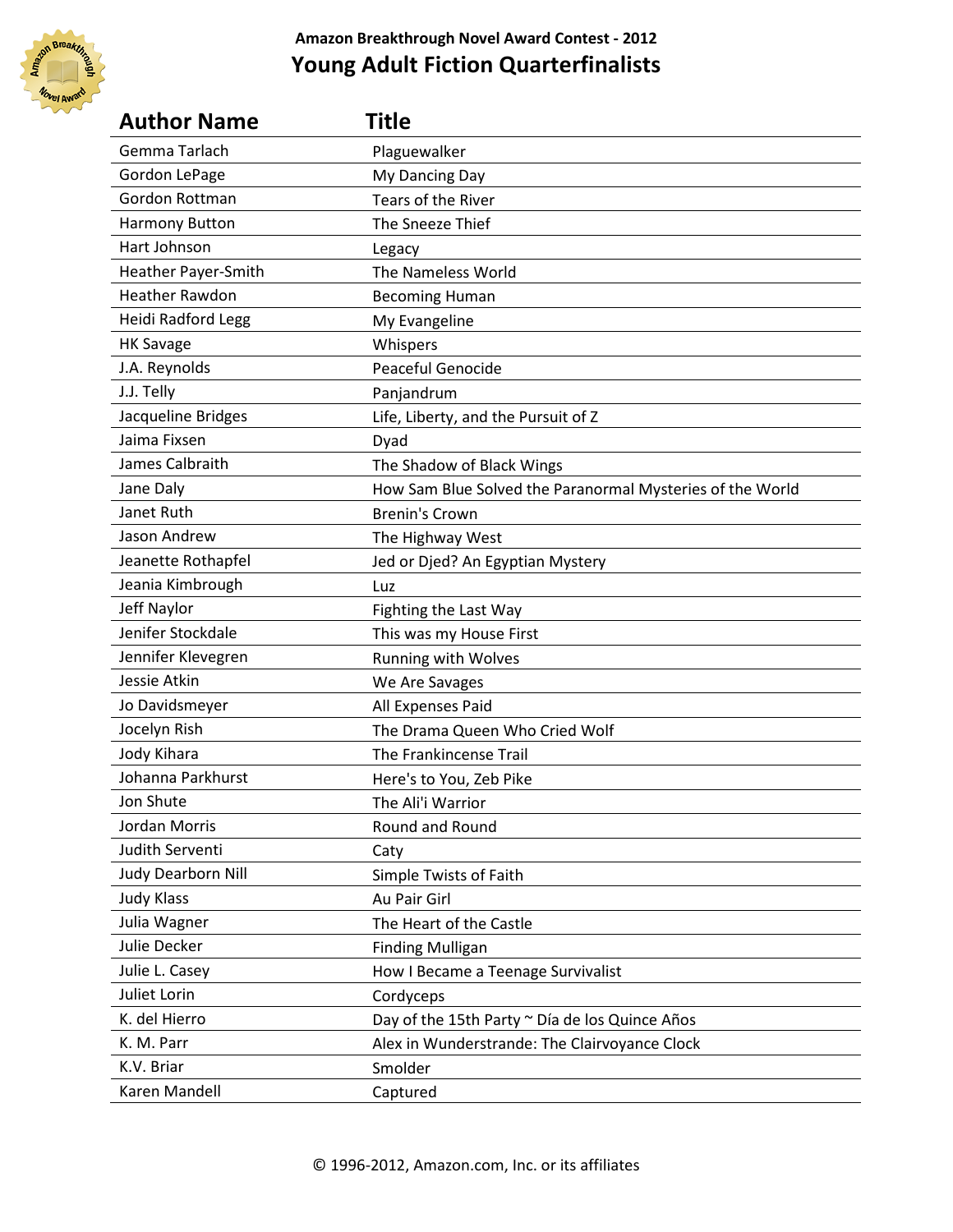

| <b>Author Name</b>      | Title                                     |
|-------------------------|-------------------------------------------|
| Karen McHegg            | Copy                                      |
| Karen Sleboda           | Written On The Winds of Katrina           |
| <b>Kate Norris</b>      | My Chutney Travelogue                     |
| Katelin Shea            | The Page Turner                           |
| Katherine Lynn          | Aegis                                     |
| Kathy L. Greenberg      | Poo                                       |
| Kay Concger             | The Botanist                              |
| <b>Keith Hatchard</b>   | <b>Light Dancer</b>                       |
| Ken Howe                | Pilots, Angels, and Other Falling Objects |
| Kevin McDonald          | Susie San Diego                           |
| Kit Campbell            | <b>Broken Mirrors</b>                     |
| <b>KM Richardson</b>    | Liar's Bench                              |
| Kristen White           | <b>Dreaming of Beauty</b>                 |
| Kristin Dodson          | The Shrouded                              |
| <b>Kyle Garret</b>      | Master of the House                       |
| Kyle J. Anderson        | Recovery                                  |
| <b>Kyrstin Bain</b>     | Lucky                                     |
| L.A. Rikand             | Girl the Reaper                           |
| Lee Patton              | My Aim is True                            |
| Leslie Tall Manning     | I am Elephant, I am Butterfly             |
| Linda Covella           | My Name is Fernanda, My Name is Yakimali  |
| Linda Regula            | Beyond the Dark Edge of the Woods         |
| Lisa Kay Parker         | <b>First Comes Fear</b>                   |
| Lisa Koosis             | <b>Resurrecting Sunshine</b>              |
| Lisa Popp               | Jevic O'Connor and The Stone of Destiny   |
| Lissa Brown             | <b>Family Secrets: Three Generations</b>  |
| Lizann Bassham          | <b>Barefoot</b>                           |
| Lou Schuler             | Saints Alive                              |
| Lucas Ege Mautner       | The Little Witch                          |
| Lula Belle              | Expecting                                 |
| Lynn Wilcox             | Raising Jane                              |
| M R Mortimer            | Starlight                                 |
| M.R. Jordan             | Meat Head, The Worst Dog in the World     |
| M.W. McGrade            | $I-95$                                    |
| <b>Madeline Carwile</b> | The Unchosen                              |
| <b>Maggie Soares</b>    | <b>Getting Better</b>                     |
| Mahalia Songchild       | The Mlowa Plains                          |
| Mala Burt               | Last Chance Ranch                         |
| Malcolm Ater            | Tyler's Mountain Magic                    |
| Mandy Bohannan          | Inevitable Dusk                           |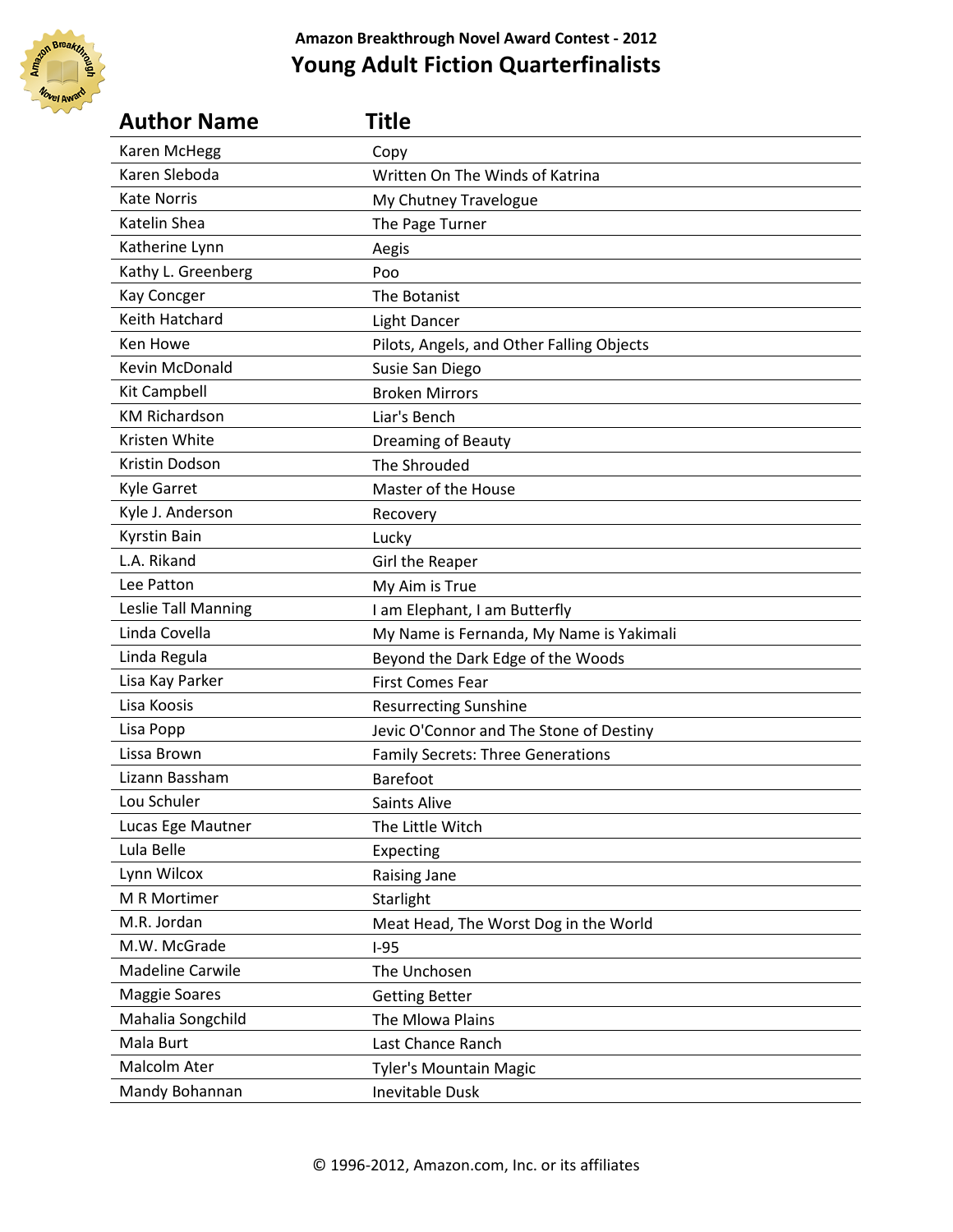

| <b>Author Name</b>        | Title                                           |
|---------------------------|-------------------------------------------------|
| Marcie Kremer             | Alex in Translation                             |
| Marcus Fisch              | The Alchemist's Cookbook                        |
| <b>Margaret Young</b>     | Diary of a Ghost                                |
| Mariah Irvin              | The Quiet Calling                               |
| <b>Marianne Halbert</b>   | <b>Honorable Scars</b>                          |
| Marianne Sheldon          | <b>Toenail Pie</b>                              |
| <b>Marie Sterling</b>     | Scout                                           |
| Marjorie Bicknell Johnson | The Last Maya Shaman                            |
| Mark Hubbs                | The Secret of Wattensaw Bayou                   |
| Mark Schreiber            | What Turns You On?                              |
| Markie Parodi             | <b>Ethan Speaks</b>                             |
| <b>Marny Copal</b>        | Freeblood                                       |
| Marti Bishop              | The Komodo Conspiracy                           |
| Mary Dawson               | Blue-Eyed Billy and the Amazon Queen: The Quest |
| Mary Vettel               | The Story of Laurel Blue Stone                  |
| Marybeth Smith            | <b>Fall Girl</b>                                |
| <b>Mauricio Bruce</b>     | Inherit the Earth                               |
| Megan Sullivan            | Book of Secrets, Volume 1                       |
| <b>Meghan McInnis</b>     | It's a Man's World                              |
| Melissa J. Taylor         | Gram, Gramps, and a Guinea Pig Named Rover      |
| Melissa Koberlein         | <b>Fireflies</b>                                |
| Melissa Ott Hansen        | The Perfect Outcast                             |
| Michelle Lane             | The Price                                       |
| Mike Vasich               | Sword of Lies                                   |
| MJ Jendrick               | Darkshore                                       |
| <b>Molly Blaisdell</b>    | Plumb Crazy                                     |
| <b>Molly Trainor</b>      | Talented                                        |
| Naomi Horne Horne         | Two Take Away One                               |
| <b>Neil Harris</b>        | Joshua's Tree                                   |
| Nicole Panteleakos        | Katie Clark is Special Ed                       |
| Pamela H. Harrison        | Eyes of the Game                                |
| Paul Levesque             | A Girl I Went To School With                    |
| Peter McGinn              | The Little Dirt                                 |
| Peter von Harten          | <b>Blue Car Racer</b>                           |
| R. J. Timmis              | The Brothers of Turoc                           |
| R. Stim                   | I Didn't Kill Your Cat                          |
| R.M. ArceJaeger           | Robin: Lady of Legend                           |
| Ray Lucit                 | <b>School of Dreams</b>                         |
| Rebecca Leviton           | Hellbound                                       |
| Rebecca Phillips          | Out Of Nowhere                                  |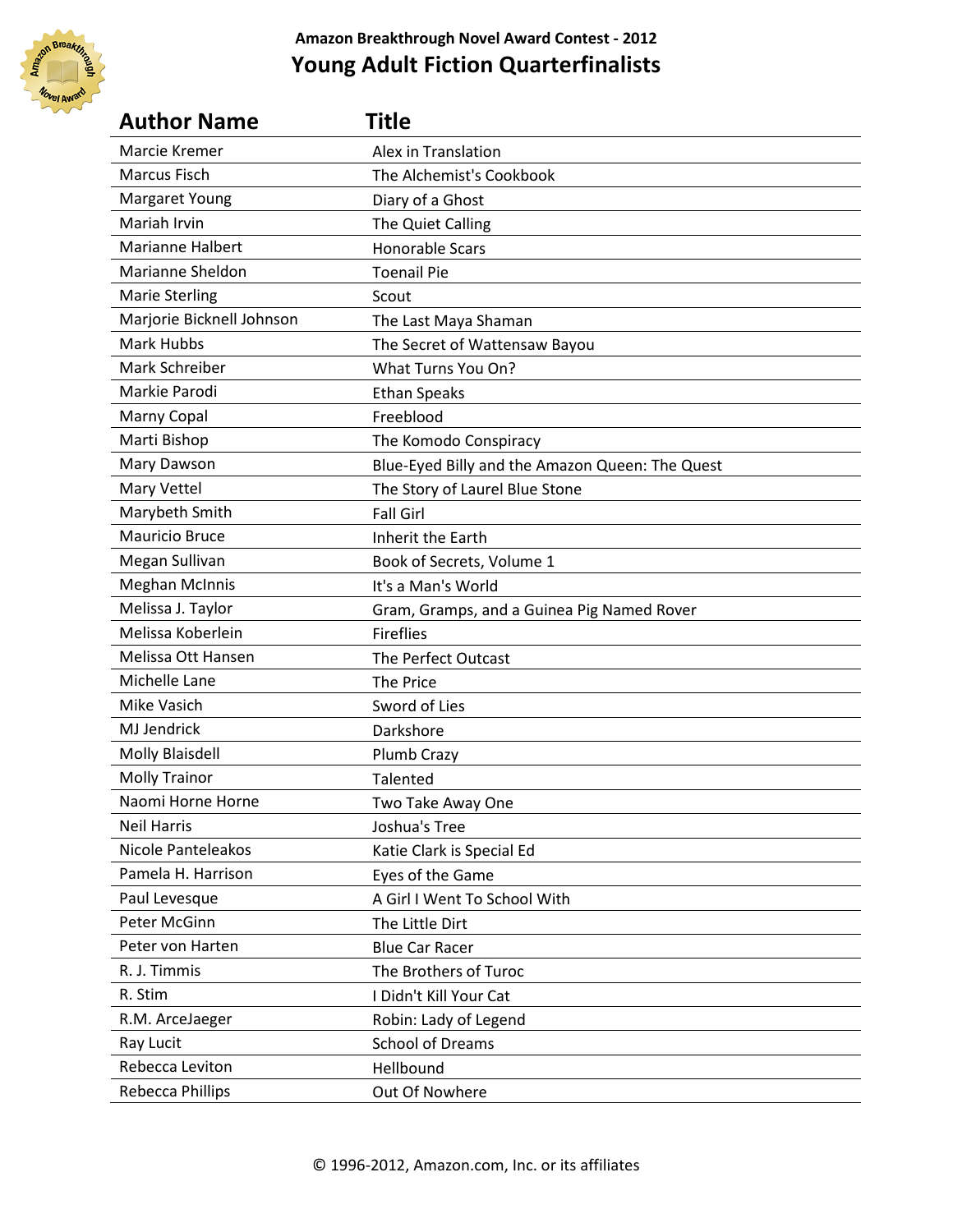

| <b>Author Name</b>      | Title                                                                        |
|-------------------------|------------------------------------------------------------------------------|
| Regina Sirois           | On Little Wings                                                              |
| <b>Rich Larson</b>      | Clockwork                                                                    |
| <b>Richard Read</b>     | The Go Between                                                               |
| Robert Bernardo         | Johnny Paradise                                                              |
| Roberta Georgiou        | The Legacy of Uncle Jules                                                    |
| Roderick Turner         | The Snow is Black                                                            |
| <b>Roland Yeomans</b>   | The Bear with Two Shadows                                                    |
| Ronald D Ferguson       | <b>New Vision</b>                                                            |
| Rowan Hamilton          | Cast A Compass Round                                                         |
| Sahar Riyad Hamzah      | The Manic Misadventures of Macho Manley: Interview with a<br>Vampire Wannabe |
| Salena Landon Reese     | Undoings of a Nesting Doll                                                   |
| Sarah Lewis             | The Bleaklands                                                               |
| Sarah Silbert           | No Dominion                                                                  |
| Sarah Tomp              | Like a Streak                                                                |
| <b>Scott Nagele</b>     | A Housefly in Autumn                                                         |
| Sean Graham             | The Rose King                                                                |
| Shane Kennedy           | The Summer Girl                                                              |
| <b>Sharon Bayliss</b>   | The Charge                                                                   |
| Sharon Kahn             | <b>Whatever Possessed Me</b>                                                 |
| Sheng-Shih Lin          | Daughter of the Bamboo Forest                                                |
| Shirley Miranda         | Falling                                                                      |
| Shu An Lin              | The Onmyouji Chronicles - The Inugami Master                                 |
| Sonja Stone             | When the Tiger Smiles                                                        |
| <b>Stacey Lee</b>       | Golden Boys                                                                  |
| Stacia Garland          | <b>Shattered Colors</b>                                                      |
| <b>Stephanie Diaz</b>   | Extraction                                                                   |
| <b>Stephanie Mantle</b> | <b>Destiny Stone</b>                                                         |
| <b>Stephen Matlock</b>  | Stars in the Texas Sky                                                       |
| <b>Steven Carman</b>    | <b>Battery Brothers</b>                                                      |
| Steven Zeichner         | The Jinson Twins, Science Detectives, and the Mystery of Echo Lake           |
| <b>Susan Taitel</b>     | Random Acts of Nudity                                                        |
| Suzanne van Rooyen      | Daughter of the Nether                                                       |
| Tami Brumbaugh          | Thanks to Wapiti                                                             |
| <b>Tanvir Bush</b>      | Witchgirl                                                                    |
| Tanya Spencer           | <b>Visions</b>                                                               |
| <b>Tawny Stokes</b>     | Demon Whisperer                                                              |
| Terri McIntyre          | Stronghold                                                                   |
| <b>Tex Ragsdale</b>     | Spidertown                                                                   |
| Theresa Milstein        | Naked Eye                                                                    |